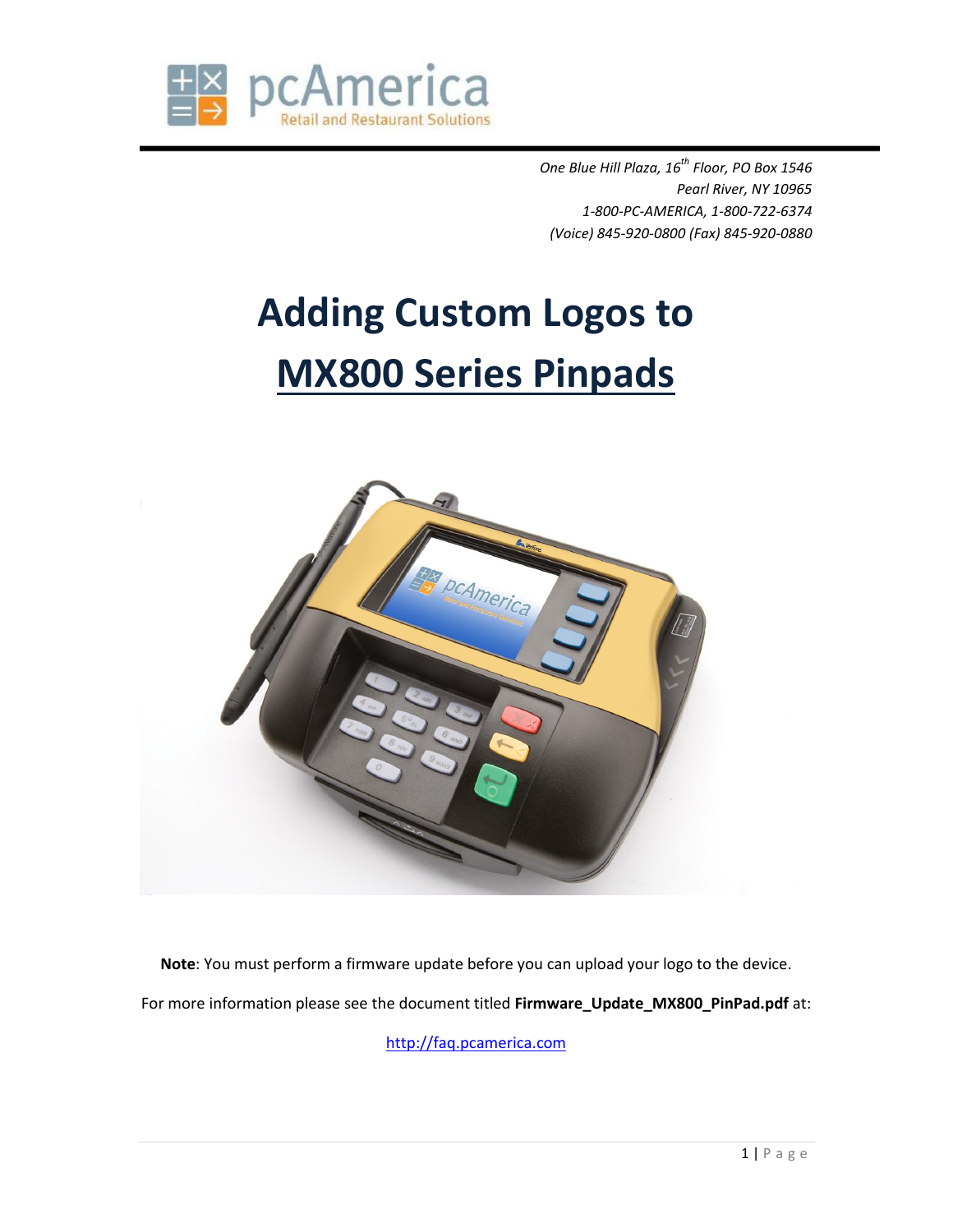## **Uploading Custom Logos and images to the PinPad**

To Upload Custom Logos and/or images, open CRE/RPE and select **Manager**. Provide the requested credentials and then follow these steps.

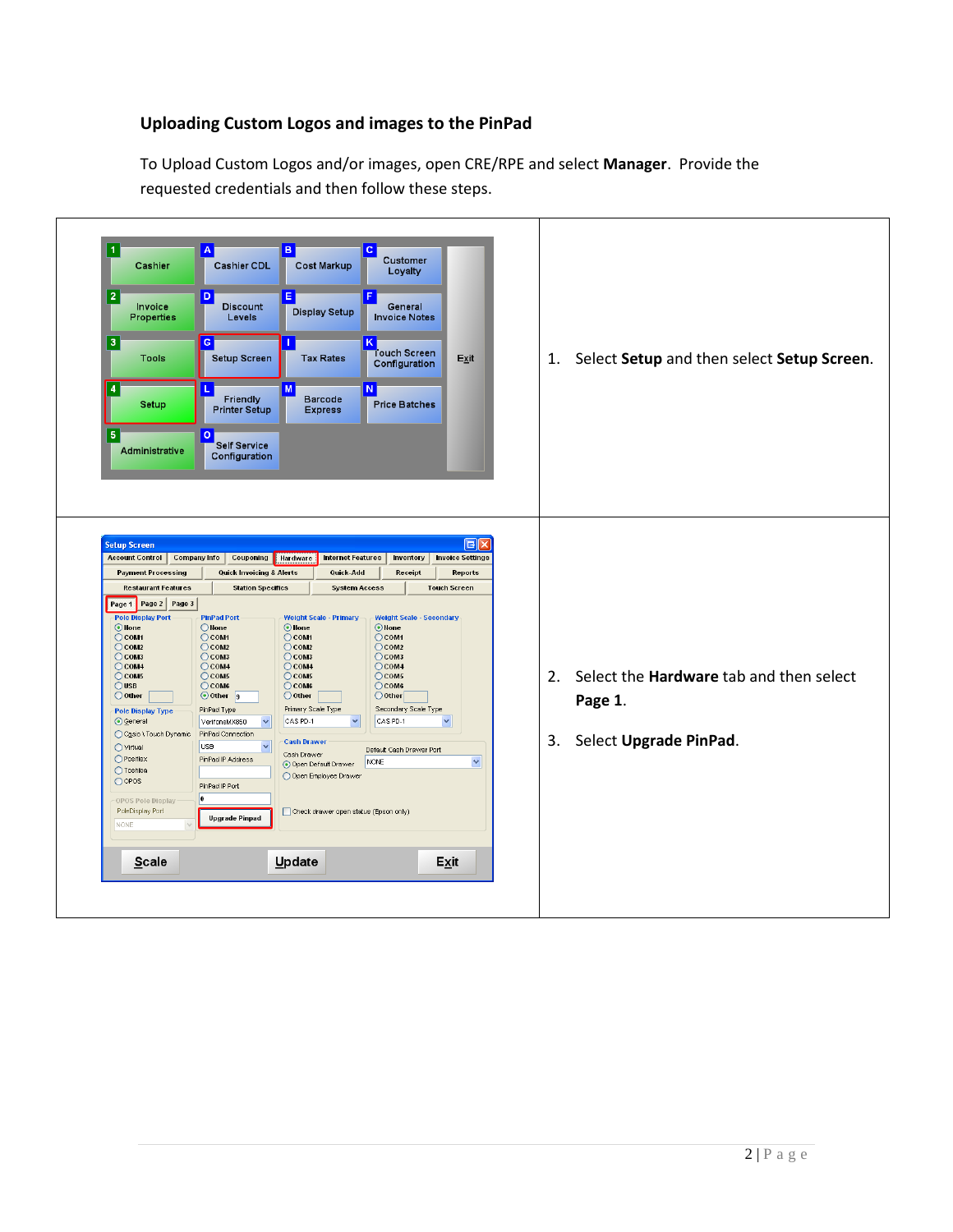| <b>MX Pinpad Update</b> | Software Update   Image Update   Alt. Software Update |                                        |                                        |                                |    |                                                                                 |
|-------------------------|-------------------------------------------------------|----------------------------------------|----------------------------------------|--------------------------------|----|---------------------------------------------------------------------------------|
| <b>Image Update</b>     |                                                       |                                        |                                        |                                |    |                                                                                 |
| Location:               |                                                       |                                        |                                        | Eind                           | 5. | For Location select Find.                                                       |
| Image                   |                                                       |                                        |                                        |                                |    |                                                                                 |
| Width:                  | Height:<br>320                                        | 240<br>Time interval:                  | 2 seconds                              |                                |    |                                                                                 |
|                         |                                                       |                                        |                                        |                                |    |                                                                                 |
|                         |                                                       |                                        |                                        |                                |    |                                                                                 |
|                         |                                                       |                                        |                                        |                                |    | Note: Before uploading your images to the                                       |
|                         |                                                       |                                        |                                        |                                |    | PinPad make sure that the aspect ratio is 4:3.                                  |
|                         |                                                       |                                        |                                        |                                |    | Some image resolution examples:                                                 |
|                         |                                                       |                                        |                                        |                                |    |                                                                                 |
|                         |                                                       |                                        |                                        |                                |    | 320 X 240                                                                       |
|                         |                                                       |                                        |                                        |                                |    |                                                                                 |
| Slide/Animate           | Clear                                                 |                                        |                                        |                                |    |                                                                                 |
|                         |                                                       |                                        |                                        |                                |    | 800 X 600                                                                       |
|                         |                                                       | Quit<br>Perform                        |                                        |                                |    |                                                                                 |
|                         |                                                       |                                        |                                        |                                |    | 1280 X 1024                                                                     |
|                         |                                                       |                                        |                                        |                                |    |                                                                                 |
|                         |                                                       |                                        |                                        |                                |    |                                                                                 |
|                         |                                                       |                                        |                                        |                                |    |                                                                                 |
|                         | Select files to download onto the pinpad              |                                        |                                        | <u>न्ना<math>\times</math></u> | 6. | Locate the image/images that you would<br>like to have displayed on the PinPad. |
|                         | Look in: <b>D</b> New Folder                          |                                        | $O$ $D$ $D$ $E$                        |                                |    |                                                                                 |
| $(\cdot)$               | Sequence 0112.gif<br>Sequence 0113.gif                | Sequence 0127.gif<br>Sequence 0128.gif | Sequence 0142.gif<br>Sequence 0143.gif | Sequence 0157<br>Sequence 0158 |    |                                                                                 |
| My Recent               | Sequence 0114.gif                                     | Sequence 0129.gif                      | Sequence 0144.gif                      | Sequence 0159                  |    |                                                                                 |
| Documents               | Sequence 0115.gif<br>Sequence 0116.gif                | Sequence 0130.gif<br>Sequence 0131.gif | Sequence 0145.gif<br>Sequence 0146.gif | Sequence 0160<br>Sequence 0161 |    | Note: If your images are not being displayed,                                   |
| G                       | Sequence 0117.gif                                     | Sequence 0132.gif                      | Sequence 0147.gif                      | Sequence 0162                  |    |                                                                                 |
| Desktop                 | Sequence 0118.gif<br>Sequence 0119.gif                | Sequence 0133.gif<br>Sequence 0134.gif | Sequence 0148.gif<br>Sequence 0149.gif | Sequence 0163<br>Sequence 0164 |    | simply type *.* in the File name field, this                                    |
|                         | Sequence 0120.gif                                     | Sequence 0135.gif                      | Sequence 0150.gif                      | Sequence 0165                  |    | should display all files in that folder.                                        |
| My Documents            | Sequence 0121.gif<br>Sequence 0122.gif                | Sequence 0136.gif<br>Sequence 0137.gif | Sequence 0151.gif<br>Sequence 0152.gif | Sequence 0166<br>Sequence 0167 |    |                                                                                 |
|                         | Sequence 0123.gif                                     | Sequence 0138.gif<br>Sequence 0139.qif | Sequence 0153.gif                      | Sequence 0168<br>Sequence 0169 |    | Note: Total file size of all images selected must                               |
|                         | Sequence 0124.gif<br>Sequence 0125.gif                | Sequence 0140.qif                      | Sequence 0154.gif<br>Sequence 0155.gif | Sequence 0170                  |    | be under 4MB.                                                                   |
| My Computer             | Sequence 0126.gif                                     | Sequence 0141.gif                      | Sequence 0156.gif                      | Sequence 0171                  |    |                                                                                 |
|                         | К                                                     |                                        |                                        | ⋗                              |    |                                                                                 |
|                         | File name:                                            |                                        |                                        | Qpen                           |    | Note: Animated .gif's will not animate when                                     |
| My Network              | Files of type:                                        | Image Files (*.PNG)                    | v                                      | Cancel                         |    | uploaded the frames will have to be extracted                                   |
|                         |                                                       |                                        |                                        |                                |    | to separate files.                                                              |
|                         |                                                       |                                        |                                        |                                |    |                                                                                 |
|                         |                                                       |                                        |                                        |                                |    |                                                                                 |
|                         |                                                       |                                        |                                        |                                |    |                                                                                 |
|                         |                                                       |                                        |                                        |                                |    |                                                                                 |
|                         |                                                       |                                        |                                        |                                |    |                                                                                 |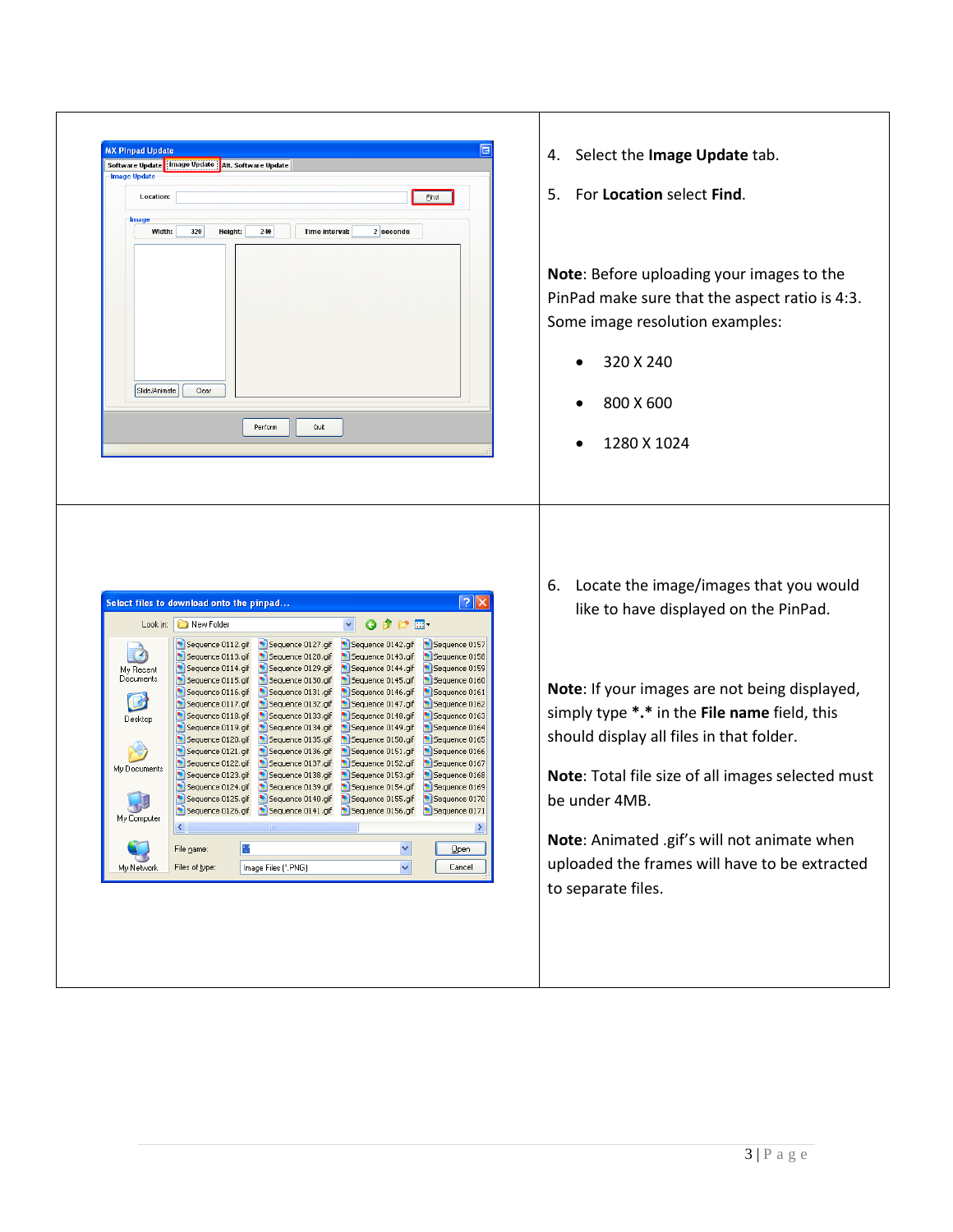

- 7. Under **Image**:
	- Leave the default for the **Width** and **Height** of the images.
	- For **Time Interval** set the number of seconds that the images will stay on the PinPad screen.

**Note**: If uploading an animation (series of files) then the **Time Interval** will have to be entered in as a fraction of a second (e.g. **0.1**).

**•** Select **Slide/Animate** to preview what will display on the PinPad.

**Note**: Optionally you can select the images separately to see how they will display.

8. Select **Perform** to begin the **Image Upload**.



9. On the screen of the PinPad you will see a message stating that the download has commenced.